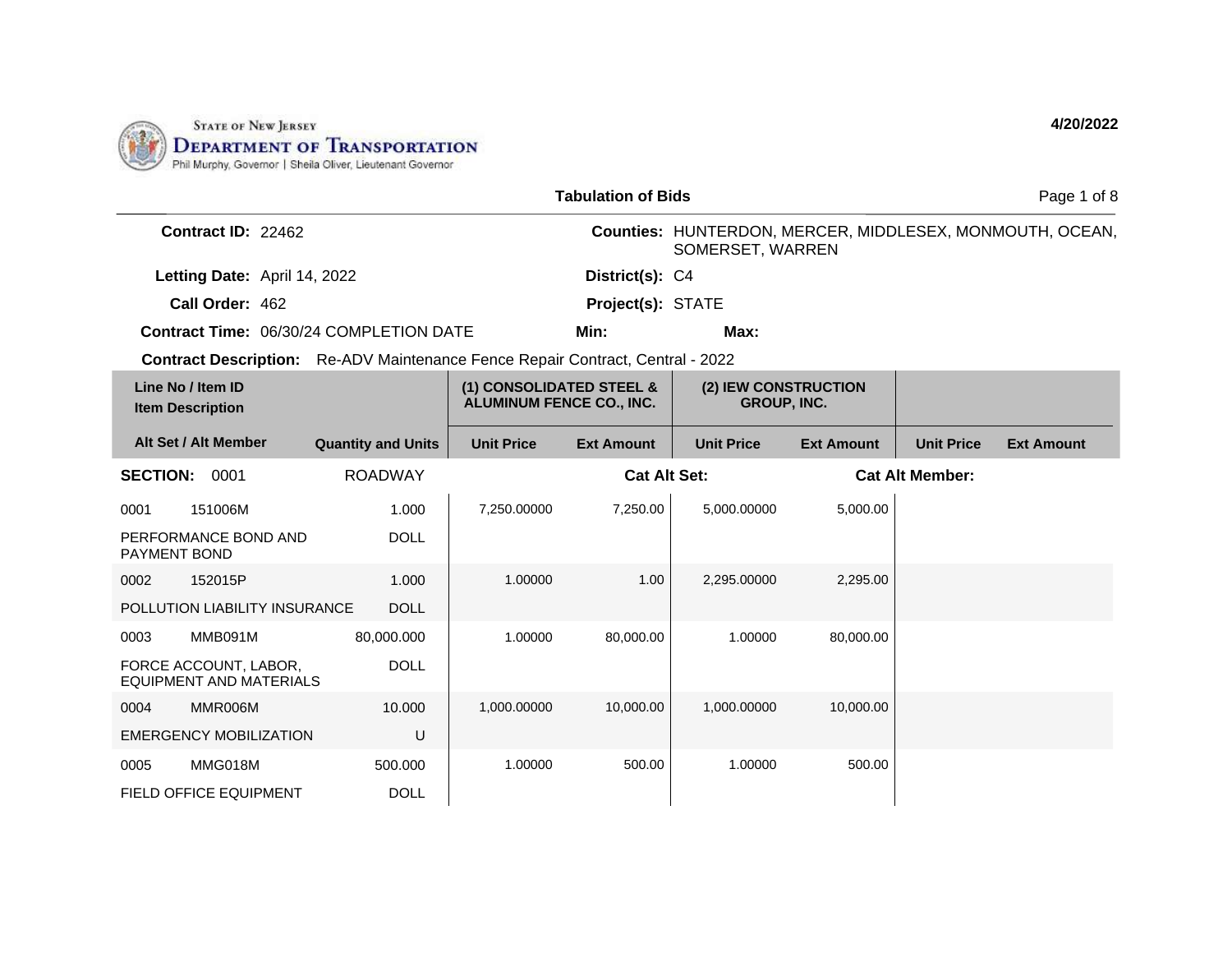

|                                                                                       |                           | Page 2 of 8                                                 |                     |                                            |                   |                        |                                                          |
|---------------------------------------------------------------------------------------|---------------------------|-------------------------------------------------------------|---------------------|--------------------------------------------|-------------------|------------------------|----------------------------------------------------------|
| Contract ID: 22462                                                                    |                           |                                                             |                     | SOMERSET, WARREN                           |                   |                        | Counties: HUNTERDON, MERCER, MIDDLESEX, MONMOUTH, OCEAN, |
| Letting Date: April 14, 2022                                                          |                           |                                                             | District(s): C4     |                                            |                   |                        |                                                          |
| Call Order: 462                                                                       |                           |                                                             | Project(s): STATE   |                                            |                   |                        |                                                          |
| <b>Contract Time: 06/30/24 COMPLETION DATE</b>                                        |                           |                                                             | Min:                | Max:                                       |                   |                        |                                                          |
| <b>Contract Description:</b> Re-ADV Maintenance Fence Repair Contract, Central - 2022 |                           |                                                             |                     |                                            |                   |                        |                                                          |
| Line No / Item ID<br><b>Item Description</b>                                          |                           | (1) CONSOLIDATED STEEL &<br><b>ALUMINUM FENCE CO., INC.</b> |                     | (2) IEW CONSTRUCTION<br><b>GROUP, INC.</b> |                   |                        |                                                          |
| Alt Set / Alt Member                                                                  | <b>Quantity and Units</b> | <b>Unit Price</b>                                           | <b>Ext Amount</b>   | <b>Unit Price</b>                          | <b>Ext Amount</b> | <b>Unit Price</b>      | <b>Ext Amount</b>                                        |
| <b>SECTION: 0001</b>                                                                  | <b>ROADWAY</b>            |                                                             | <b>Cat Alt Set:</b> |                                            |                   | <b>Cat Alt Member:</b> |                                                          |
| 605009P<br>0006                                                                       | 3,000.000                 | 65.00000                                                    | 195,000.00          | 94.75000                                   | 284,250.00        |                        |                                                          |
| CHAIN-LINK FENCE, ALUMINUM-<br>COATED STEEL, 6' HIGH                                  | LF                        |                                                             |                     |                                            |                   |                        |                                                          |
| 605027P<br>0007                                                                       | 1.400.000                 | 65.00000                                                    | 91,000.00           | 99.25000                                   | 138,950.00        |                        |                                                          |
| CHAIN-LINK FENCE, PVC-COATED<br>STEEL, 6' HIGH                                        | LF                        |                                                             |                     |                                            |                   |                        |                                                          |
| 605060M<br>0008                                                                       | 3.000                     | 0.01000                                                     | 0.03                | 555.00000                                  | 1,665.00          |                        |                                                          |
| GATE, CHAIN-LINK FENCE,<br>ALUMINUM COATED STEEL, 4'<br><b>WIDE</b>                   | U                         |                                                             |                     |                                            |                   |                        |                                                          |
| 605066M<br>0009                                                                       | 3.000                     | 0.01000                                                     | 0.03                | 1,099.00000                                | 3,297.00          |                        |                                                          |
| GATE, CHAIN-LINK FENCE,<br>ALUMINUM COATED STEEL, 8'<br><b>WIDE</b>                   | U                         |                                                             |                     |                                            |                   |                        |                                                          |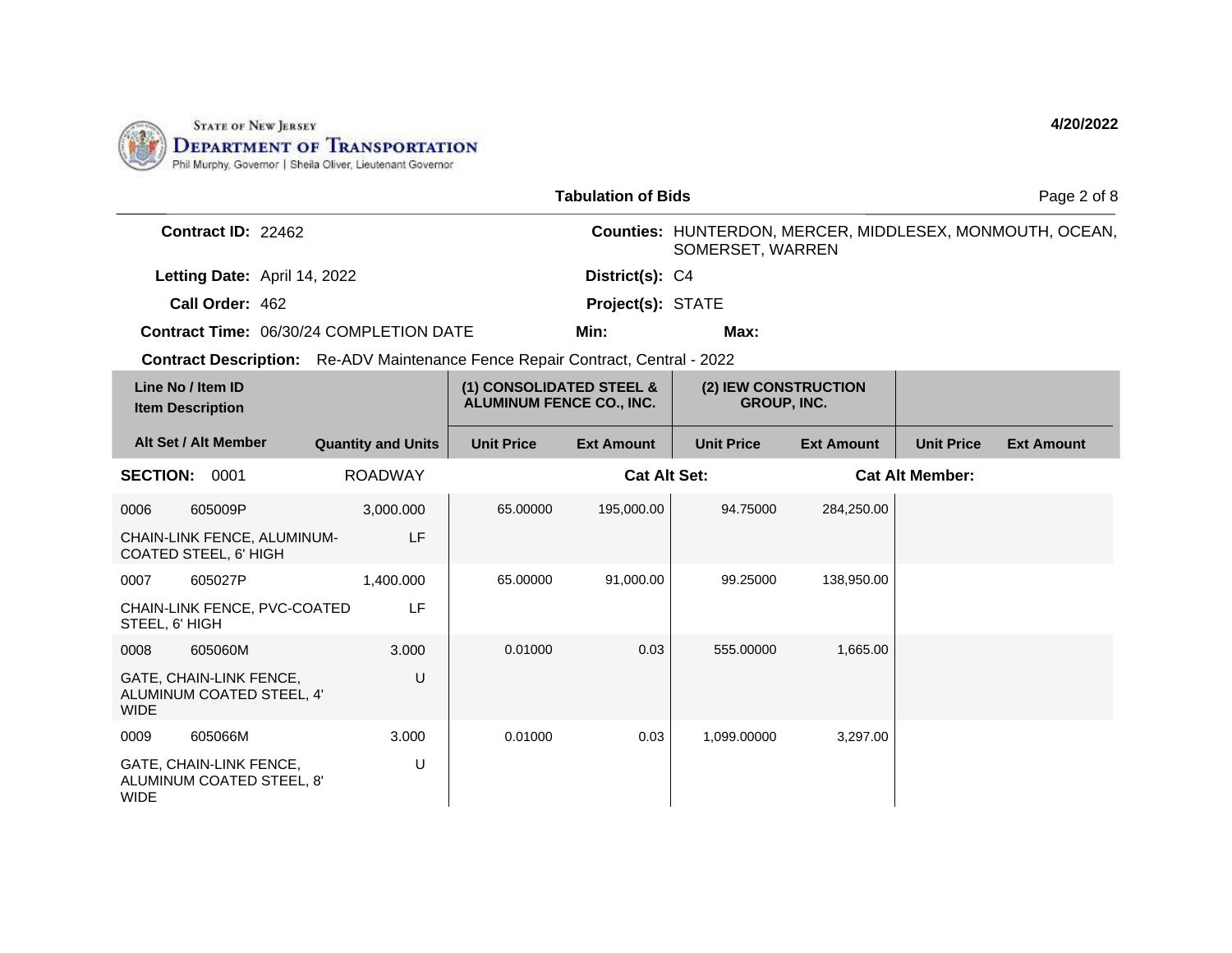

|                                              |                                                       |                                                                                       |                                                      | <b>Tabulation of Bids</b> |                                            |                   |                        | Page 3 of 8                                              |
|----------------------------------------------|-------------------------------------------------------|---------------------------------------------------------------------------------------|------------------------------------------------------|---------------------------|--------------------------------------------|-------------------|------------------------|----------------------------------------------------------|
|                                              | Contract ID: 22462                                    |                                                                                       |                                                      |                           | SOMERSET, WARREN                           |                   |                        | Counties: HUNTERDON, MERCER, MIDDLESEX, MONMOUTH, OCEAN, |
|                                              | Letting Date: April 14, 2022                          |                                                                                       |                                                      | District(s): C4           |                                            |                   |                        |                                                          |
|                                              | Call Order: 462                                       |                                                                                       |                                                      | Project(s): STATE         |                                            |                   |                        |                                                          |
|                                              |                                                       | Contract Time: 06/30/24 COMPLETION DATE                                               |                                                      | Min:                      | Max:                                       |                   |                        |                                                          |
|                                              |                                                       | <b>Contract Description:</b> Re-ADV Maintenance Fence Repair Contract, Central - 2022 |                                                      |                           |                                            |                   |                        |                                                          |
| Line No / Item ID<br><b>Item Description</b> |                                                       |                                                                                       | (1) CONSOLIDATED STEEL &<br>ALUMINUM FENCE CO., INC. |                           | (2) IEW CONSTRUCTION<br><b>GROUP, INC.</b> |                   |                        |                                                          |
|                                              | Alt Set / Alt Member                                  | <b>Quantity and Units</b>                                                             | <b>Unit Price</b>                                    | <b>Ext Amount</b>         | <b>Unit Price</b>                          | <b>Ext Amount</b> | <b>Unit Price</b>      | <b>Ext Amount</b>                                        |
| <b>SECTION:</b>                              | 0001                                                  | <b>ROADWAY</b>                                                                        |                                                      | <b>Cat Alt Set:</b>       |                                            |                   | <b>Cat Alt Member:</b> |                                                          |
| 0010                                         | 605069M                                               | 3.000                                                                                 | 0.01000                                              | 0.03                      | 1,445.00000                                | 4,335.00          |                        |                                                          |
| <b>WIDE</b>                                  | GATE, CHAIN-LINK FENCE,<br>ALUMINUM COATED STEEL, 10' | U                                                                                     |                                                      |                           |                                            |                   |                        |                                                          |
| 0011                                         | 605072M                                               | 3.000                                                                                 | 0.01000                                              | 0.03                      | 1,495.00000                                | 4,485.00          |                        |                                                          |
| <b>WIDE</b>                                  | GATE, CHAIN-LINK FENCE,<br>ALUMINUM COATED STEEL, 12' | U                                                                                     |                                                      |                           |                                            |                   |                        |                                                          |
| 0012                                         | 605081M                                               | 3.000                                                                                 | 0.01000                                              | 0.03                      | 2,045.00000                                | 6,135.00          |                        |                                                          |
| <b>WIDE</b>                                  | GATE, CHAIN-LINK FENCE,<br>ALUMINUM COATED STEEL, 16' | U                                                                                     |                                                      |                           |                                            |                   |                        |                                                          |
| 0013                                         | 605099M                                               | 3.000                                                                                 | 0.01000                                              | 0.03                      | 840.00000                                  | 2,520.00          |                        |                                                          |
|                                              | GATE, CHAIN-LINK FENCE, PVC-<br>COATED STEEL, 4' WIDE | U                                                                                     |                                                      |                           |                                            |                   |                        |                                                          |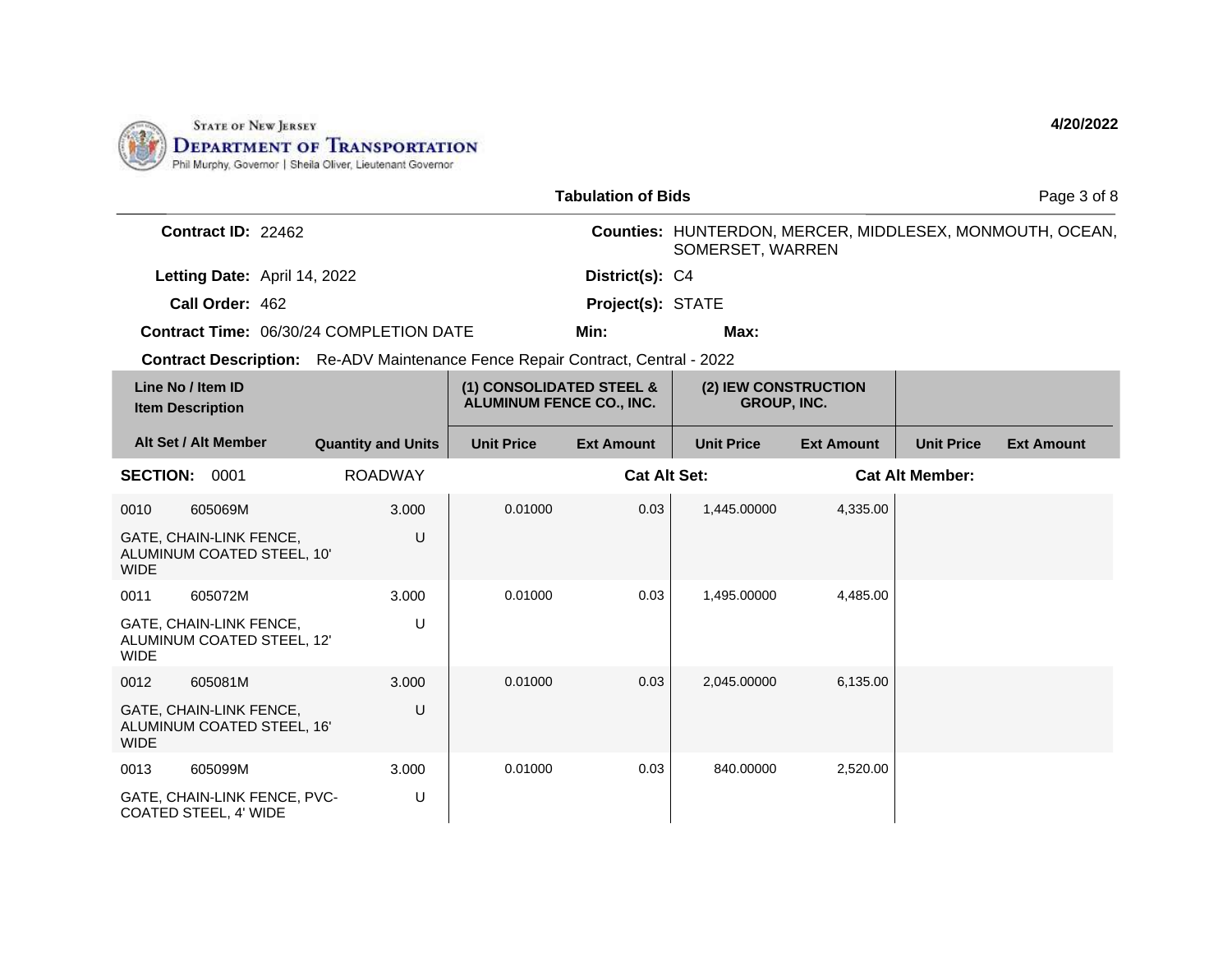

|                                                                                       |                           |                                                      | <b>Tabulation of Bids</b> |                                     |                   |                        | Page 4 of 8                                              |
|---------------------------------------------------------------------------------------|---------------------------|------------------------------------------------------|---------------------------|-------------------------------------|-------------------|------------------------|----------------------------------------------------------|
| Contract ID: 22462                                                                    |                           |                                                      |                           | SOMERSET, WARREN                    |                   |                        | Counties: HUNTERDON, MERCER, MIDDLESEX, MONMOUTH, OCEAN, |
| Letting Date: April 14, 2022                                                          |                           |                                                      | District(s): C4           |                                     |                   |                        |                                                          |
| Call Order: 462                                                                       |                           |                                                      | Project(s): STATE         |                                     |                   |                        |                                                          |
| Contract Time: 06/30/24 COMPLETION DATE                                               |                           |                                                      | Min:                      | Max:                                |                   |                        |                                                          |
| <b>Contract Description:</b> Re-ADV Maintenance Fence Repair Contract, Central - 2022 |                           |                                                      |                           |                                     |                   |                        |                                                          |
| Line No / Item ID<br><b>Item Description</b>                                          |                           | (1) CONSOLIDATED STEEL &<br>ALUMINUM FENCE CO., INC. |                           | (2) IEW CONSTRUCTION<br>GROUP, INC. |                   |                        |                                                          |
| Alt Set / Alt Member                                                                  | <b>Quantity and Units</b> | <b>Unit Price</b>                                    | <b>Ext Amount</b>         | <b>Unit Price</b>                   | <b>Ext Amount</b> | <b>Unit Price</b>      | <b>Ext Amount</b>                                        |
| <b>SECTION:</b><br>0001                                                               | <b>ROADWAY</b>            |                                                      | <b>Cat Alt Set:</b>       |                                     |                   | <b>Cat Alt Member:</b> |                                                          |
| 0014<br>605105M                                                                       | 3.000                     | 0.01000                                              | 0.03                      | 1,750.00000                         | 5,250.00          |                        |                                                          |
| GATE, CHAIN-LINK FENCE, PVC-<br>COATED STEEL, 8' WIDE                                 | U                         |                                                      |                           |                                     |                   |                        |                                                          |
| 605108M<br>0015                                                                       | 3.000                     | 0.01000                                              | 0.03                      | 2,175.00000                         | 6,525.00          |                        |                                                          |
| GATE, CHAIN-LINK FENCE, PVC-<br>COATED STEEL, 10' WIDE                                | U                         |                                                      |                           |                                     |                   |                        |                                                          |
| 0016<br>605111M                                                                       | 3.000                     | 0.01000                                              | 0.03                      | 2,250.00000                         | 6,750.00          |                        |                                                          |
| GATE, CHAIN-LINK FENCE, PVC-<br>COATED STEEL, 12' WIDE                                | U                         |                                                      |                           |                                     |                   |                        |                                                          |
| 605120M<br>0017                                                                       | 3.000                     | 0.01000                                              | 0.03                      | 3,030.00000                         | 9,090.00          |                        |                                                          |
| GATE, CHAIN-LINK FENCE, PVC-<br>COATED STEEL, 16' WIDE                                | U                         |                                                      |                           |                                     |                   |                        |                                                          |
| 0018<br>605174M                                                                       | 2,000.000                 | 60.00000                                             | 120,000.00                | 74.22000                            | 148,440.00        |                        |                                                          |
| <b>REPAIRING CHAIN-LINK FENCE</b>                                                     | LF                        |                                                      |                           |                                     |                   |                        |                                                          |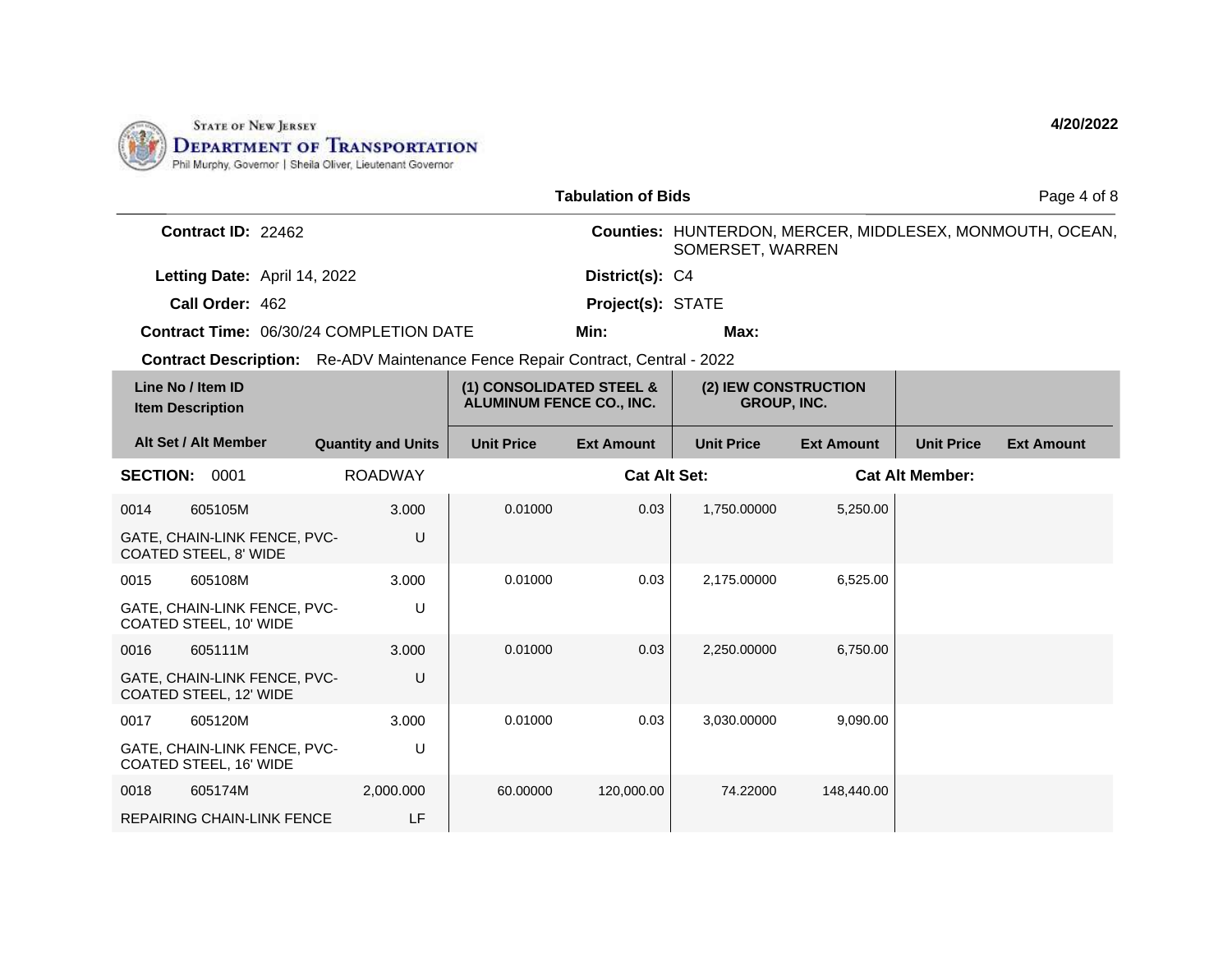

|                    |                                                    |                                                                                       |                                                             | <b>Tabulation of Bids</b> |                                     |                   |                        | Page 5 of 8                                              |
|--------------------|----------------------------------------------------|---------------------------------------------------------------------------------------|-------------------------------------------------------------|---------------------------|-------------------------------------|-------------------|------------------------|----------------------------------------------------------|
|                    | Contract ID: 22462                                 |                                                                                       |                                                             |                           | SOMERSET, WARREN                    |                   |                        | Counties: HUNTERDON, MERCER, MIDDLESEX, MONMOUTH, OCEAN, |
|                    | Letting Date: April 14, 2022                       |                                                                                       |                                                             | District(s): C4           |                                     |                   |                        |                                                          |
|                    | Call Order: 462                                    |                                                                                       |                                                             | Project(s): STATE         |                                     |                   |                        |                                                          |
|                    |                                                    | <b>Contract Time: 06/30/24 COMPLETION DATE</b>                                        |                                                             | Min:                      | Max:                                |                   |                        |                                                          |
|                    |                                                    | <b>Contract Description:</b> Re-ADV Maintenance Fence Repair Contract, Central - 2022 |                                                             |                           |                                     |                   |                        |                                                          |
|                    | Line No / Item ID<br><b>Item Description</b>       |                                                                                       | (1) CONSOLIDATED STEEL &<br><b>ALUMINUM FENCE CO., INC.</b> |                           | (2) IEW CONSTRUCTION<br>GROUP, INC. |                   |                        |                                                          |
|                    | Alt Set / Alt Member                               | <b>Quantity and Units</b>                                                             | <b>Unit Price</b>                                           | <b>Ext Amount</b>         | <b>Unit Price</b>                   | <b>Ext Amount</b> | <b>Unit Price</b>      | <b>Ext Amount</b>                                        |
| <b>SECTION:</b>    | 0001                                               | <b>ROADWAY</b>                                                                        |                                                             | <b>Cat Alt Set:</b>       |                                     |                   | <b>Cat Alt Member:</b> |                                                          |
| 0019               | 605212P                                            | 1,000.000                                                                             | 60.00000                                                    | 60,000.00                 | 74.22000                            | 74,220.00         |                        |                                                          |
| <b>RESET FENCE</b> |                                                    | LF                                                                                    |                                                             |                           |                                     |                   |                        |                                                          |
| 0020               | 605212P                                            | 500.000                                                                               | 145.00000                                                   | 72,500.00                 | 144.65000                           | 72,325.00         |                        |                                                          |
| MOUNTED FENCE)     | <b>RESET FENCE (BARRIER CURB</b>                   | LF                                                                                    |                                                             |                           |                                     |                   |                        |                                                          |
| 0021               | 605175M                                            | 740.000                                                                               | 145.00000                                                   | 107,300.00                | 144.65000                           | 107,041.00        |                        |                                                          |
|                    | BARRIER CURB MOUNTED FENCE                         | LF                                                                                    |                                                             |                           |                                     |                   |                        |                                                          |
| 0022               | 605152M                                            | 2.000                                                                                 | 0.01000                                                     | 0.02                      | 4,625.00000                         | 9,250.00          |                        |                                                          |
| 12' WIDE           | SLIDING GATE, SECURITY FENCE,                      | U                                                                                     |                                                             |                           |                                     |                   |                        |                                                          |
| 0023               | 802003M                                            | 25.000                                                                                | 25,00000                                                    | 625.00                    | 120.00000                           | 3,000.00          |                        |                                                          |
|                    | TRIMMING EXISTING TREE, OVER<br>6" TO 12" DIAMETER | U                                                                                     |                                                             |                           |                                     |                   |                        |                                                          |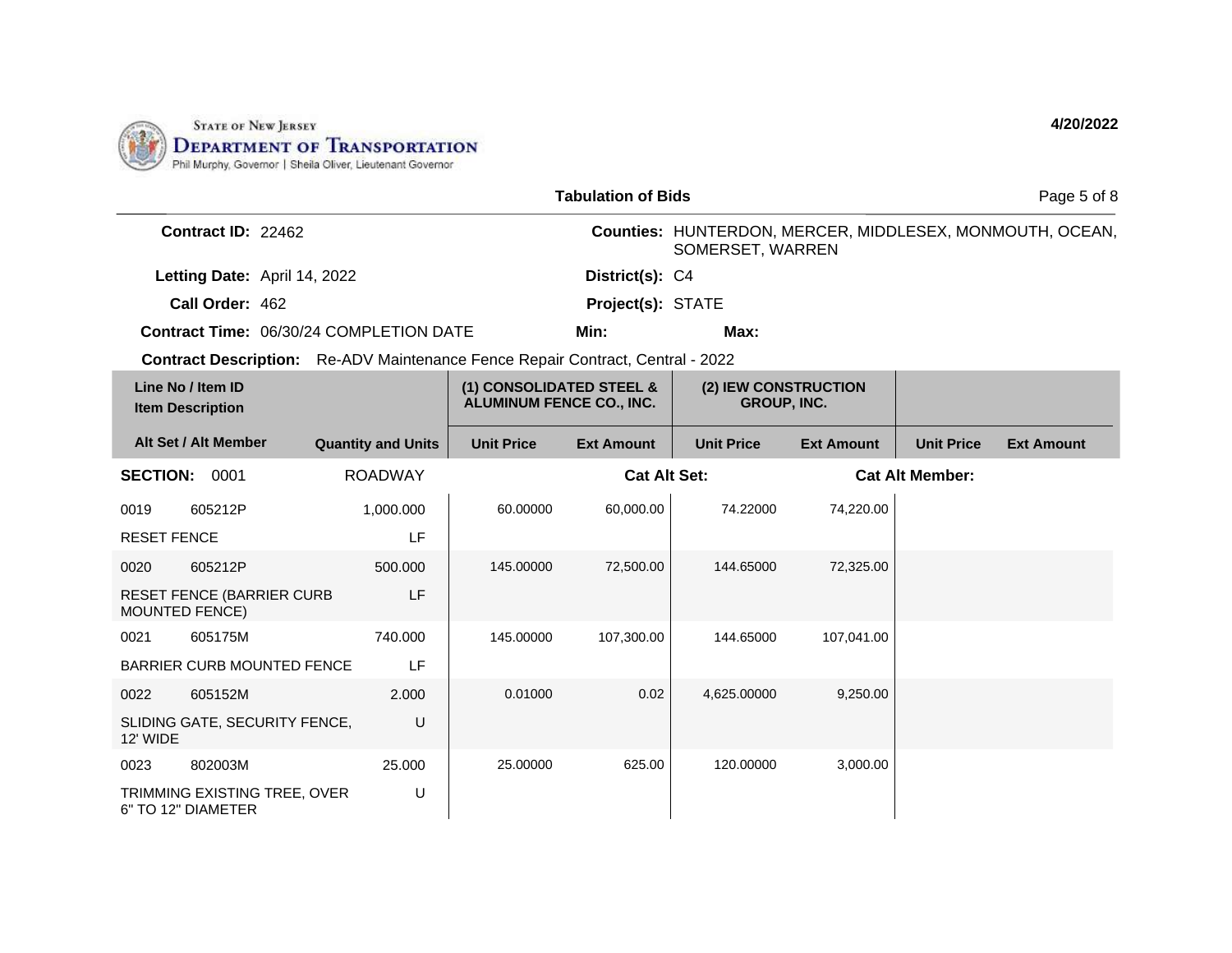

|                                                                                       |                           |                                                             | <b>Tabulation of Bids</b> |                                            |                   |                        | Page 6 of 8                                              |
|---------------------------------------------------------------------------------------|---------------------------|-------------------------------------------------------------|---------------------------|--------------------------------------------|-------------------|------------------------|----------------------------------------------------------|
| Contract ID: 22462                                                                    |                           |                                                             |                           | SOMERSET, WARREN                           |                   |                        | Counties: HUNTERDON, MERCER, MIDDLESEX, MONMOUTH, OCEAN, |
| Letting Date: April 14, 2022                                                          |                           |                                                             | District(s): C4           |                                            |                   |                        |                                                          |
| Call Order: 462                                                                       |                           |                                                             | Project(s): STATE         |                                            |                   |                        |                                                          |
| Contract Time: 06/30/24 COMPLETION DATE                                               |                           |                                                             | Min:                      | Max:                                       |                   |                        |                                                          |
| <b>Contract Description:</b> Re-ADV Maintenance Fence Repair Contract, Central - 2022 |                           |                                                             |                           |                                            |                   |                        |                                                          |
| Line No / Item ID<br><b>Item Description</b>                                          |                           | (1) CONSOLIDATED STEEL &<br><b>ALUMINUM FENCE CO., INC.</b> |                           | (2) IEW CONSTRUCTION<br><b>GROUP, INC.</b> |                   |                        |                                                          |
| Alt Set / Alt Member                                                                  | <b>Quantity and Units</b> | <b>Unit Price</b>                                           | <b>Ext Amount</b>         | <b>Unit Price</b>                          | <b>Ext Amount</b> | <b>Unit Price</b>      | <b>Ext Amount</b>                                        |
| <b>SECTION: 0001</b>                                                                  | <b>ROADWAY</b>            |                                                             | <b>Cat Alt Set:</b>       |                                            |                   | <b>Cat Alt Member:</b> |                                                          |
| 802006M<br>0024                                                                       | 3.000                     | 25.00000                                                    | 75.00                     | 120.00000                                  | 360.00            |                        |                                                          |
| TRIMMING EXISTING TREE, OVER<br>12" TO 18" DIAMETER                                   | U                         |                                                             |                           |                                            |                   |                        |                                                          |
| 0025<br>802009M                                                                       | 3.000                     | 25.00000                                                    | 75.00                     | 120.00000                                  | 360.00            |                        |                                                          |
| TRIMMING EXISTING TREE, OVER<br>18" TO 24" DIAMETER                                   | U                         |                                                             |                           |                                            |                   |                        |                                                          |
| 802012M<br>0026                                                                       | 3.000                     | 25.00000                                                    | 75.00                     | 120.00000                                  | 360.00            |                        |                                                          |
| TRIMMING EXISTING TREE, OVER<br>24" TO 30" DIAMETER                                   | U                         |                                                             |                           |                                            |                   |                        |                                                          |
| 0027<br>802015M                                                                       | 3.000                     | 25.00000                                                    | 75.00                     | 120.00000                                  | 360.00            |                        |                                                          |
| TRIMMING EXISTING TREE, OVER<br>30" TO 36" DIAMETER                                   | U                         |                                                             |                           |                                            |                   |                        |                                                          |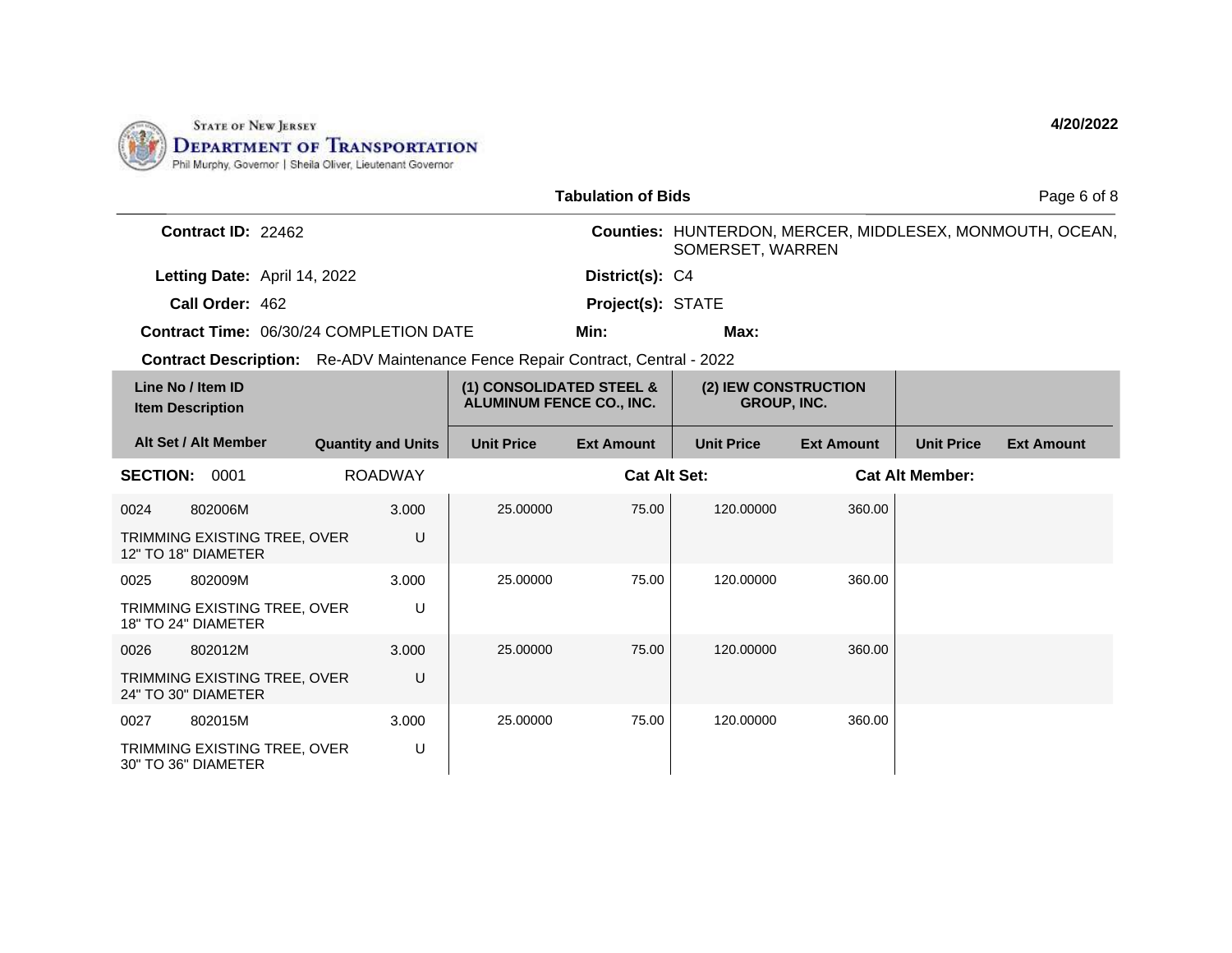

|                                                                                       |                           |                                                             | <b>Tabulation of Bids</b> |                                            |                   |                        | Page 7 of 8                                              |
|---------------------------------------------------------------------------------------|---------------------------|-------------------------------------------------------------|---------------------------|--------------------------------------------|-------------------|------------------------|----------------------------------------------------------|
| Contract ID: 22462                                                                    |                           |                                                             |                           | SOMERSET, WARREN                           |                   |                        | Counties: HUNTERDON, MERCER, MIDDLESEX, MONMOUTH, OCEAN, |
| Letting Date: April 14, 2022                                                          |                           |                                                             | District(s): C4           |                                            |                   |                        |                                                          |
| Call Order: 462                                                                       |                           |                                                             | Project(s): STATE         |                                            |                   |                        |                                                          |
| <b>Contract Time: 06/30/24 COMPLETION DATE</b>                                        |                           |                                                             | Min:                      | Max:                                       |                   |                        |                                                          |
| <b>Contract Description:</b> Re-ADV Maintenance Fence Repair Contract, Central - 2022 |                           |                                                             |                           |                                            |                   |                        |                                                          |
| Line No / Item ID<br><b>Item Description</b>                                          |                           | (1) CONSOLIDATED STEEL &<br><b>ALUMINUM FENCE CO., INC.</b> |                           | (2) IEW CONSTRUCTION<br><b>GROUP, INC.</b> |                   |                        |                                                          |
| Alt Set / Alt Member                                                                  | <b>Quantity and Units</b> | <b>Unit Price</b>                                           | <b>Ext Amount</b>         | <b>Unit Price</b>                          | <b>Ext Amount</b> | <b>Unit Price</b>      | <b>Ext Amount</b>                                        |
| <b>SECTION: 0001</b>                                                                  | <b>ROADWAY</b>            |                                                             | <b>Cat Alt Set:</b>       |                                            |                   | <b>Cat Alt Member:</b> |                                                          |
| 802018M<br>0028                                                                       | 3.000                     | 25.00000                                                    | 75.00                     | 120.00000                                  | 360.00            |                        |                                                          |
| TRIMMING EXISTING TREE, OVER<br><b>36" DIAMETER</b>                                   | U                         |                                                             |                           |                                            |                   |                        |                                                          |
| 802021M<br>0029                                                                       | 25.000                    | 50.00000                                                    | 1.250.00                  | 300.00000                                  | 7,500.00          |                        |                                                          |
| TREE REMOVAL, OVER 6" TO 12"<br><b>DIAMETER</b>                                       | U                         |                                                             |                           |                                            |                   |                        |                                                          |
| 802024M<br>0030                                                                       | 3.000                     | 50.00000                                                    | 150.00                    | 300.00000                                  | 900.00            |                        |                                                          |
| TREE REMOVAL, OVER 12" TO 18"<br><b>DIAMETER</b>                                      | U                         |                                                             |                           |                                            |                   |                        |                                                          |
| 802027M<br>0031                                                                       | 3.000                     | 250.00000                                                   | 750.00                    | 300.00000                                  | 900.00            |                        |                                                          |
| TREE REMOVAL, OVER 18" TO 24"<br><b>DIAMETER</b>                                      | U                         |                                                             |                           |                                            |                   |                        |                                                          |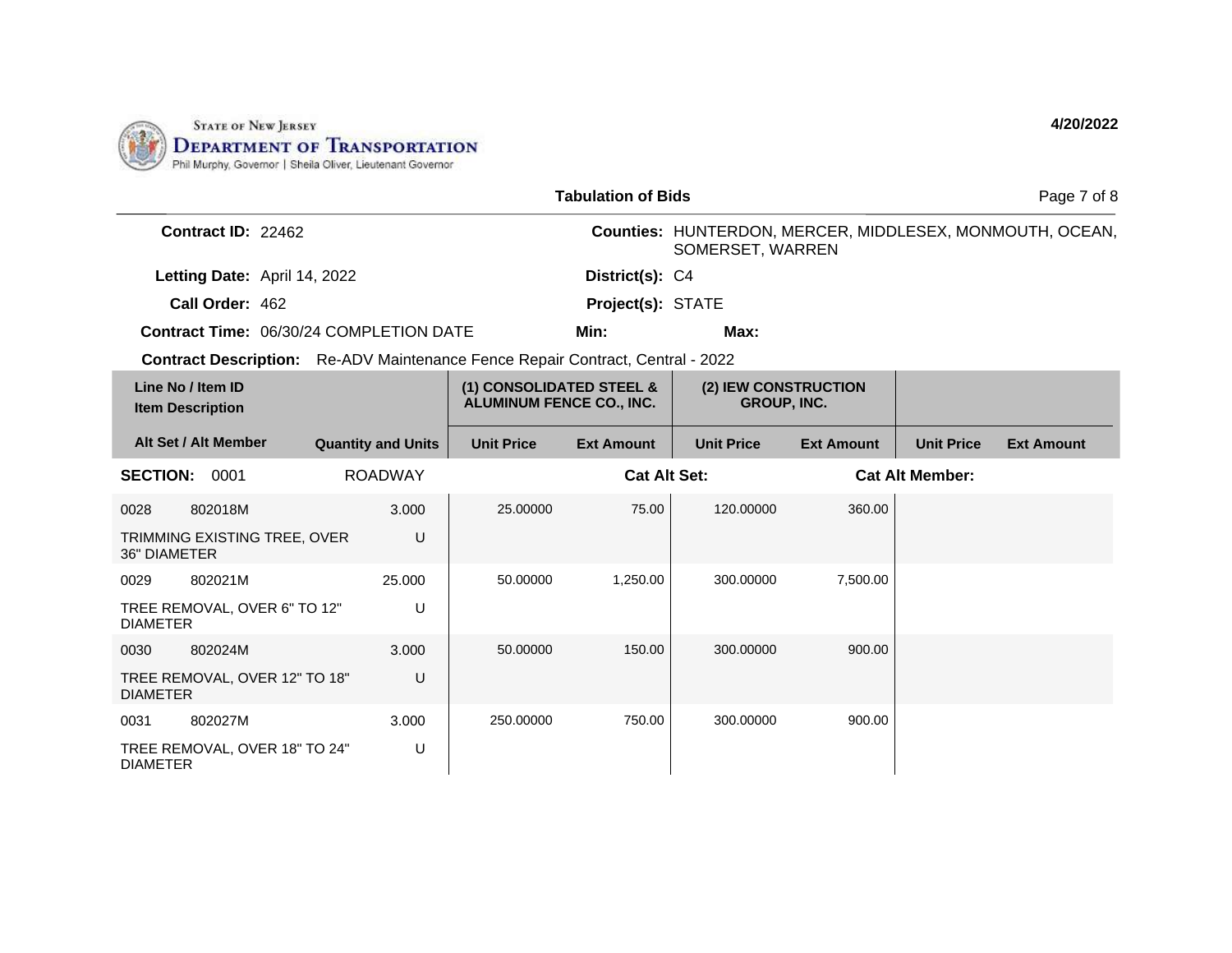

|                                                                                       |                              |                                                             | <b>Tabulation of Bids</b> |                                            |                   |                        | Page 8 of 8                                              |
|---------------------------------------------------------------------------------------|------------------------------|-------------------------------------------------------------|---------------------------|--------------------------------------------|-------------------|------------------------|----------------------------------------------------------|
| Contract ID: 22462                                                                    |                              |                                                             |                           | SOMERSET, WARREN                           |                   |                        | Counties: HUNTERDON, MERCER, MIDDLESEX, MONMOUTH, OCEAN, |
| Letting Date: April 14, 2022                                                          |                              |                                                             | District(s): C4           |                                            |                   |                        |                                                          |
| Call Order: 462                                                                       |                              |                                                             | Project(s): STATE         |                                            |                   |                        |                                                          |
| Contract Time: 06/30/24 COMPLETION DATE                                               |                              |                                                             | Min:                      | Max:                                       |                   |                        |                                                          |
| <b>Contract Description:</b> Re-ADV Maintenance Fence Repair Contract, Central - 2022 |                              |                                                             |                           |                                            |                   |                        |                                                          |
| Line No / Item ID<br><b>Item Description</b>                                          |                              | (1) CONSOLIDATED STEEL &<br><b>ALUMINUM FENCE CO., INC.</b> |                           | (2) IEW CONSTRUCTION<br><b>GROUP, INC.</b> |                   |                        |                                                          |
| Alt Set / Alt Member                                                                  | <b>Quantity and Units</b>    | <b>Unit Price</b>                                           | <b>Ext Amount</b>         | <b>Unit Price</b>                          | <b>Ext Amount</b> | <b>Unit Price</b>      | <b>Ext Amount</b>                                        |
| <b>SECTION: 0001</b>                                                                  | <b>ROADWAY</b>               |                                                             | <b>Cat Alt Set:</b>       |                                            |                   | <b>Cat Alt Member:</b> |                                                          |
| 802030M<br>0032                                                                       | 3.000                        | 750.00000                                                   | 2,250.00                  | 300.00000                                  | 900.00            |                        |                                                          |
| TREE REMOVAL, OVER 24" TO 30"<br><b>DIAMETER</b>                                      | U                            |                                                             |                           |                                            |                   |                        |                                                          |
| 802033M<br>0033                                                                       | 3.000                        | 1,250.00000                                                 | 3,750.00                  | 300.00000                                  | 900.00            |                        |                                                          |
| TREE REMOVAL, OVER 30" TO 36"<br><b>DIAMETER</b>                                      | U                            |                                                             |                           |                                            |                   |                        |                                                          |
| 802036M<br>0034                                                                       | 3.000                        | 1,500.00000                                                 | 4,500.00                  | 300.00000                                  | 900.00            |                        |                                                          |
| TREE REMOVAL, OVER 36"<br><b>DIAMETER</b>                                             | U                            |                                                             |                           |                                            |                   |                        |                                                          |
| <b>Section Totals:</b>                                                                |                              |                                                             | \$757,201.32              |                                            | \$999,123.00      |                        |                                                          |
|                                                                                       | <b>Contract Totals</b>       |                                                             | \$757,201.32              |                                            | \$999,123.00      |                        |                                                          |
|                                                                                       | <b>Cost Plus Time Totals</b> |                                                             | \$757,201.32              |                                            | \$999,123.00      |                        |                                                          |
| () indicates item is bid as Lump Sum                                                  |                              |                                                             |                           |                                            |                   |                        |                                                          |